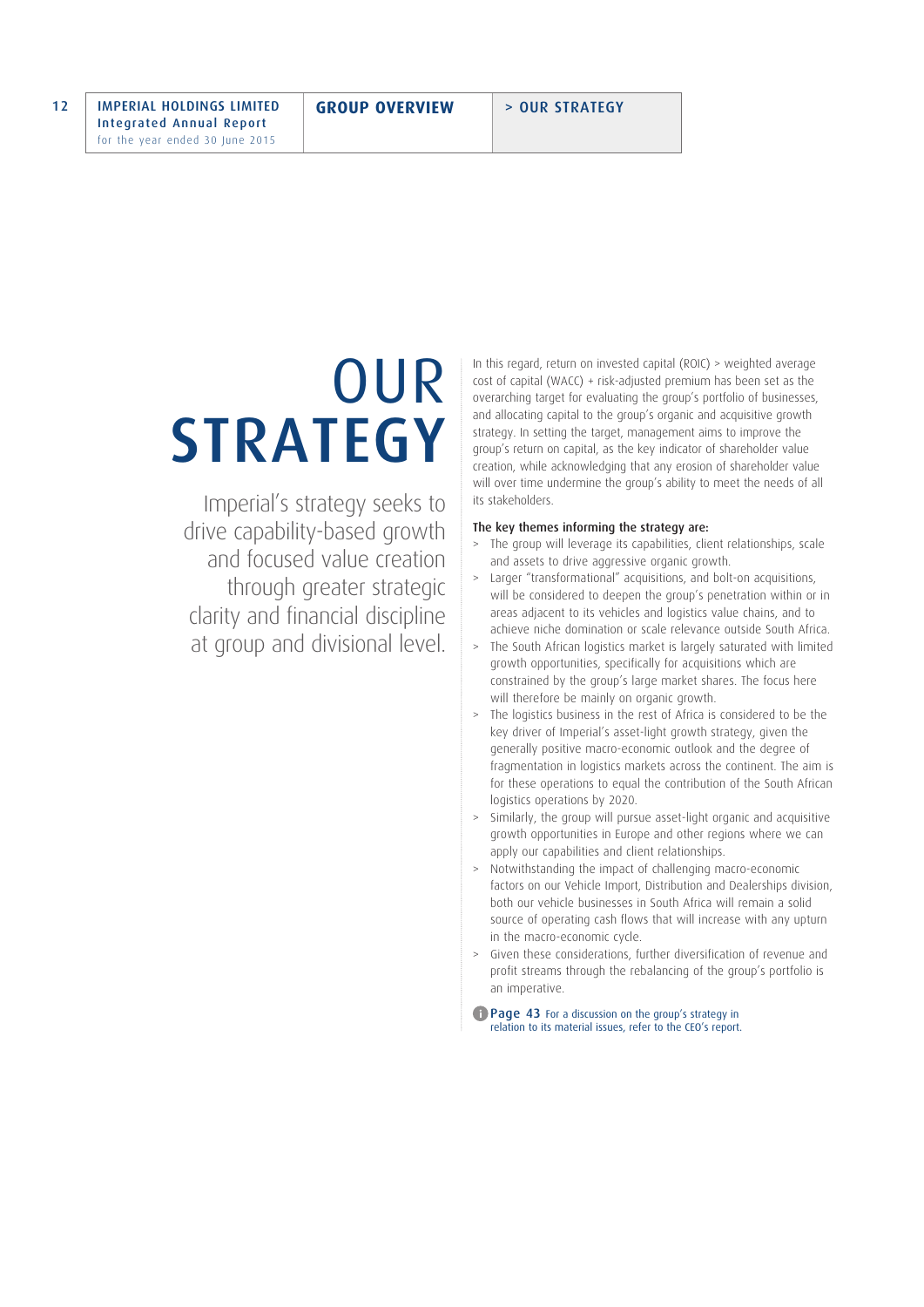

# Our strategic thrusts



The major initiatives that will drive our strategic progress are encapsulated in eight strategic thrusts, which provide a precisely worded set of objectives and guidelines against which management can act and report to the board.

# STRATEGIC THRUST

1 REVIEW AND REBALANCE THE GROUP PORTFOLIO THROUGH FOCUSED MERGER AND ACQUISITION ACTIVITY

# **INTENT AND OBJECTIVES:**

*Release capital, and sharpen executive focus and return on effort, by disposing of businesses that are non-core, strategically misaligned, underperforming or provide a low return on effort.*

*Identify, assess and close strategically aligned and bolt-on acquisitions.*

# **PERFORMANCE AGAINST STRATEGIC THRUST:**

- > Effective 9 July 2014, the Logistics Africa division acquired 62,5% of the issued share capital of Pharmed, a pharmaceutical wholesaler in South Africa, for a cash consideration of R148 million. Pharmed generates turnover of R612 million.
- > Effective 1 September 2014, the Logistics Africa division acquired a 70% interest in Imres, a wholesaler of pharmaceutical and medical supplies, for a cash consideration of R647 million ( $\epsilon$ 46 million). Headquartered in Lelystad in the Netherlands with a facility in India, Imres has annual revenues of approximately R1,2 billion (€88 million).
- Effective 1 September 2014, the Vehicle Retail, Rental and Aftermarket Parts division acquired 100% of the issued share capital of S&B Commercials plc for a cash consideration of R167 million (£9 million). S&B Commercials plc is a Mercedes-Benz (commercial and van) and Fuso dealer in the UK with annual turnover of approximately R1,7 billion (£96 million).
- > The proposed sale of Imperial`s interest in Regent to The Hollard Insurance Group is the first major disposal of a non-core business.

While the business of Regent has grown strongly since its establishment, a large fastgrowing portion of Regent's revenue and profits are unrelated to the group's core vehicles and logistics businesses and enjoy no strategic, competitive or financial advantage from Imperial's ownership. Therefore, and consistent with its espoused strategy to invest in its core capabilities, Imperial has decided to dispose of the business and insurance licenses of Regent. As motor-related financial services remain core to the group's strategy, the transaction will be structured to allow the group to retain access to the income flows generated by the distribution of vehicle-related insurance and value-added products through the group's dealership network with the use of cell captives.

Since the issuing of the last cautionary renewal, the due diligence is progressing positively and the parties have agreed to extend the initial three-month exclusivity period to the end of September when shareholders will be advised of developments.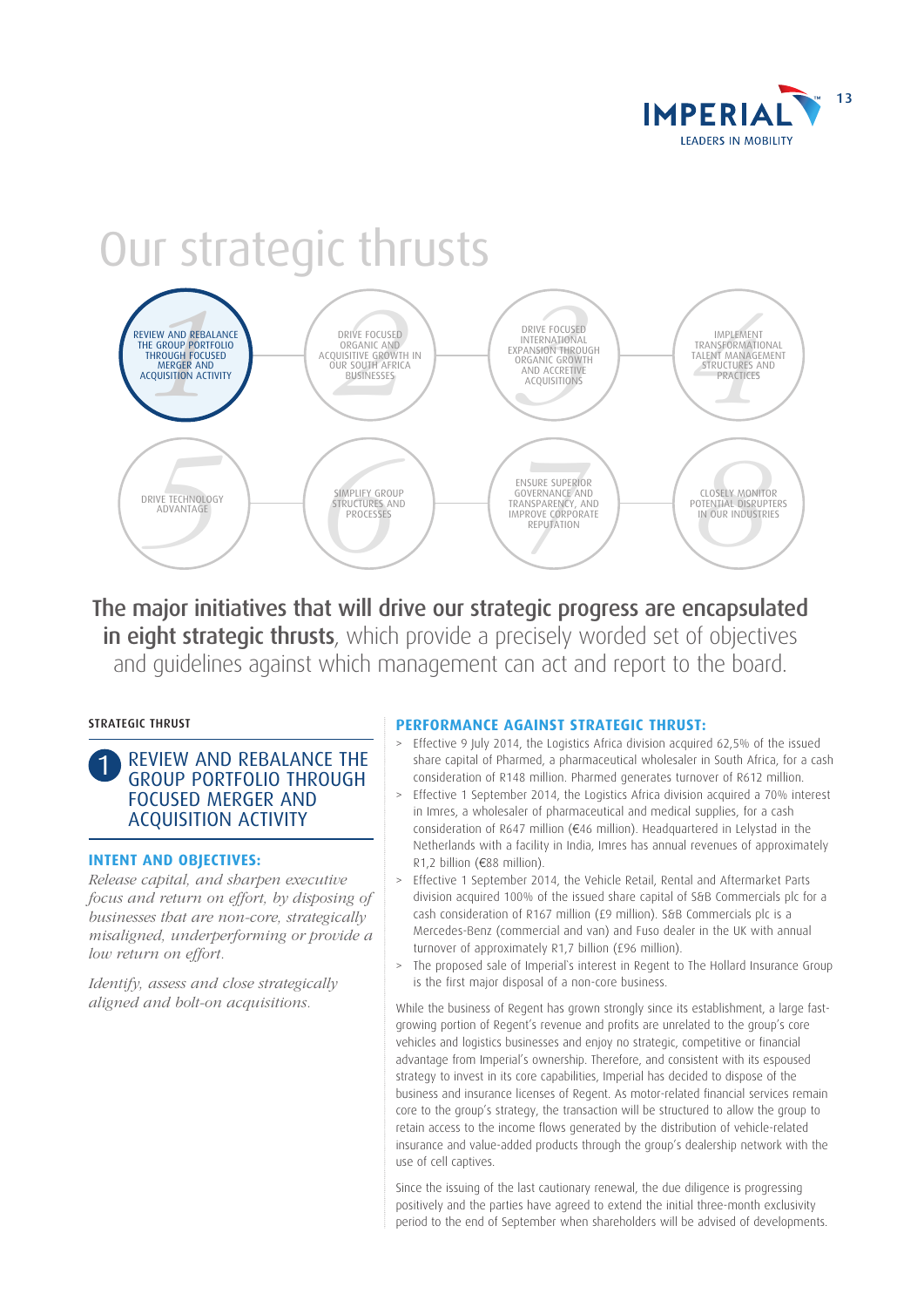## 14 | IMPERIAL HOLDINGS LIMITED Integrated Annual Report for the year ended 30 June 2015

**GROUP OVERVIEW** > OUR STRATEGY

**CONTINUED** 



DRIVE FOCUSED ORGANIC AND ACQUISITIVE GROWTH IN **OUR SOUTH AFRICA BUSINESSES** 



IMPLEMENT TRANSFORMATIONAL TALENT MANAGEMENT<br>STRUCTURES AND<br>PRACTICES

# STRATEGIC THRUST

# 2 DRIVE FOCUSED ORGANIC AND ACQUISITIVE GROWTH IN OUR SOUTH AFRICA **BUSINESSES**

# **INTENT AND OBJECTIVES:**

*Leverage the strategic positioning and competitive advantage of South African businesses, to drive organic growth at targeted margins and ROIC, through:* 

- > Defensible competitive value propositions for clients;
- > Operational excellence; and
- > Deployment of replenishment capital no greater than current depreciation.

More specifically, within the two value chains, the following objectives will be pursued:

- > **Logistics:** market aggressively for organic growth of revenue and profit throughout the entire logistics value chain by:
	- − Achieving niche differentiation or scale; and
	- − Driving competitive advantage through efficiency initiatives that lower costs and reduce the environmental footprint of operations, which is of increasing importance to clients.
- > **Vehicles:** maximise all revenue and profit opportunities throughout the value chain by:
	- − Securing market shares of certain imported passenger and commercial brands, with strong support from dedicated and multi-franchise dealerships in the Vehicle Import, Distribution and Dealerships division;
	- Focusing on becoming dealers of choice for OEMs and principals, and providers of value and service excellence for clients in the Vehicle Retail, Rental and Aftermarket Parts division; and
	- − Building on Imperial's vehicle range, dealership network and expertise to create an integrated vehicle-related financial services proposition that engenders the loyalty of the South African motoring public.

Any opportunities for acquisitive growth will be focused on deepening penetration into the logistics or vehicles value chains, with the acquired assets having inherent potential for revenue and profit growth, and integrated rapidly into existing structures.

# **PERFORMANCE AGAINST STRATEGIC THRUST:**

# > **Logistics Africa**

- − Continues to drive organic growth through client retention and new client engagement, and expanding further in its existing client base.
- The acquisition of Pharmed during the year augments Imperial Health Sciences in support of Imperial's strategy to integrate pharmaceutical wholesaling and distribution into its service offering. Based in Durban and Johannesburg, South Africa, it purchases product from pharmaceutical companies, and warehouses, distributes and sells to hospitals, private pharmacies and dispensing doctors.

## > **Vehicle Import, Distribution and Dealerships**

− Progressing plans to deepen the client value proposition, and expand the dealer network to increase market share of major vehicle brands.

## > **Vehicle Retail, Rental and Aftermarket Parts**

− Progressing plans to acquire selected dealerships to maintain strong market share.

## > **Financial Services**

− Progressing plans to defend and grow market share by differentiating its services in the market and strengthening its direct sales capability, as well as developing innovative customer-orientated products.

#### **Pages 56 to 81** For more information on specific plans at divisional level to answer this strategic thrust, refer to the divisional reviews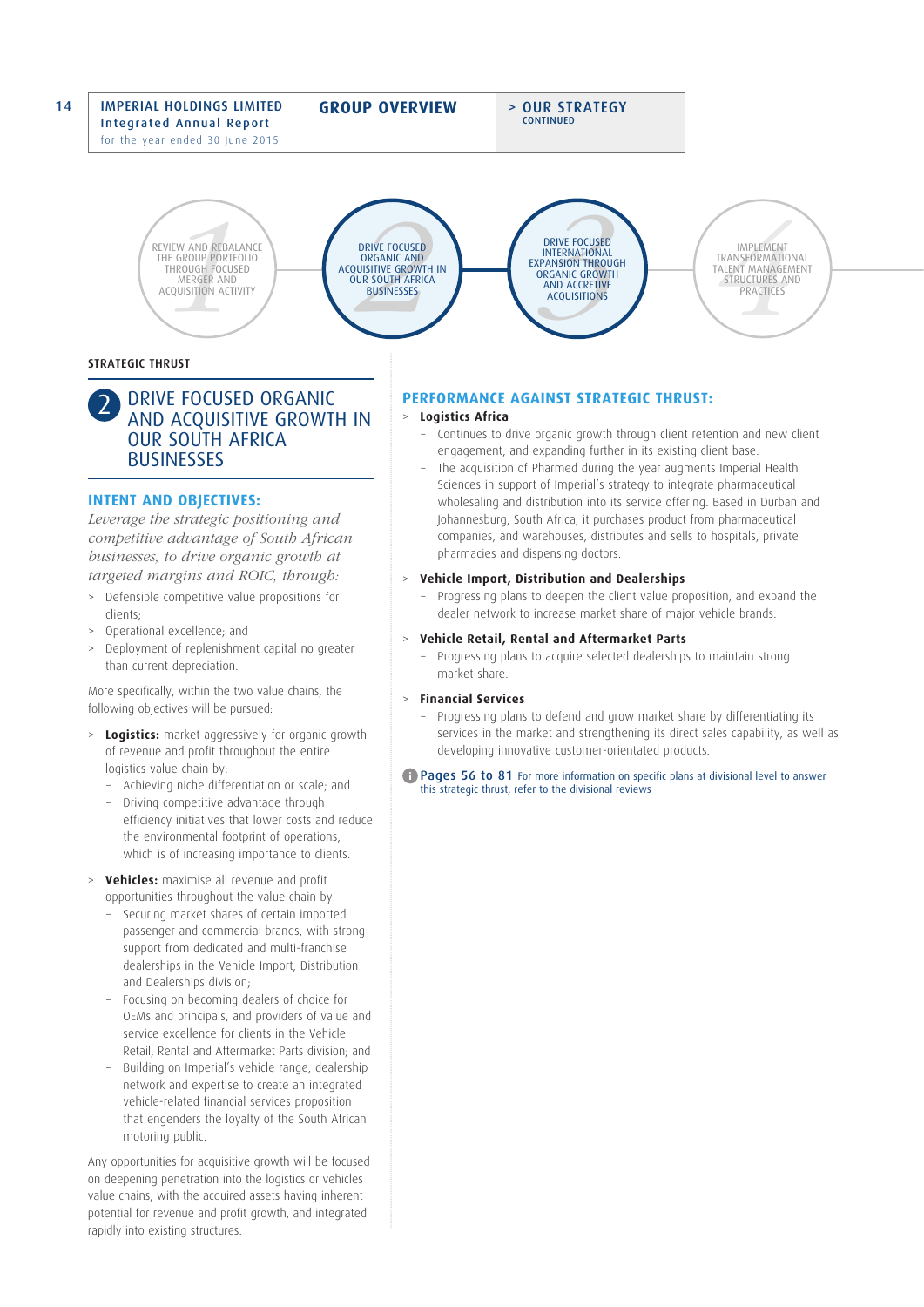

DRIVE TECHNOLOGY<br>ADVANTAGE







# STRATEGIC THRUST

# DRIVE FOCUSED INTERNATIONAL EXPANSION THROUGH ORGANIC GROWTH AND ACCRETIVE ACQUISITIONS

# **INTENT AND OBJECTIVES:**

*Optimise current assets and capabilities to drive organic growth of existing non-South African businesses to increase market share, achieve targeted margins, and business- and country-specific riskadjusted ROIC, through:* 

- > Competitive value propositions for clients;
- Operational excellence;
- Exploiting all opportunities for expense reduction and productivity improvements; and
- > Optimising working capital and capital structure for growth and ROIC.

More specifically, within the value chains, the following objectives will be pursued:

- > **Logistics:** increase utilisation of capability and capacity by distributing more products for more principals in the rest of Africa; and optimise niche domination and scale throughout the logistics supply chain in International Logistics, while seeking to diversify away from maturing industries by deploying capabilities into new industries and sectors.
- > **Vehicles:** establish viable footprints in motor distribution and vehicle-related financial services in targeted markets outside South Africa.

# *In terms of acquisitive growth, the objectives include:*

- > Targeting asset-light acquisitions of FMCG, pharmaceutical and vehicle distribution businesses in Southern, West or East Africa.
- > Identifying and concluding acquisitions outside Africa based on each division's capabilities and adiacent growth opportunities.

# **PERFORMANCE AGAINST STRATEGIC THRUST:**

## > **Logistics Africa (outside South Africa)**

The controlling interest acquired in Imres adds sourcing and procurement capabilities to the division's offering, with the potential to leverage off Imperial's existing network and capabilities on the African continent. It operates in the international medical relief industry, targeting mainly African and emerging countries with developing healthcare markets, as a wholesaler of pharmaceutical and medical supplies to its client base, which includes NGOs, hospitals and retailers. Imres plays a key role in the supply chain to end users and its service offering includes sourcing, inbound logistics, supplier audits, quality control, warehousing, distribution and transport coordination. Its product portfolio includes pharmaceuticals, medical kits, hospital equipment and related medical products.

#### > **Logistics International**

- The division is driving its strategy for organic growth through a restructuring that presents "one face to the client" for all of its businesses in Germany and key strategic hubs in Europe.
- − Outside Europe, the division is focused on leveraging clients' internationalisation strategies by applying its existing capabilities and assets. Of note is the division's entry into the South American inland shipping market, which is performing to expectations and returning good results. The success of this initiative has demonstrated its ability to successfully transfer its core capabilities to new markets, which will continue to be a focus in the year ahead.

#### > **Vehicle Import, Distribution and Dealerships**

The division is targeting distribution opportunities in the rest of Africa in right-hand drive markets that can be accessed from its South African base, including Nissan distribution in Kenya, Tanzania and Malawi. It is also exploring expansion opportunities in Australia.

## > **Vehicle Retail, Rental and Aftermarket Parts**

The division has progressed its plans to grow market share in the commercial vehicle sector in the UK through the acquisition of S&B Commercials. This acquisition has enhanced the division's dealer network by adding new territories to its Mercedes-Benz footprint while further diversifying its brand representation in the United Kingdom.

## > **Financial Services**

− Opportunities are being investigated to grow into new markets outside South Africa.

#### **Pages 56 to 81** For more information on specific plans at divisional level to answer this strategic thrust, refer to the divisional reviews.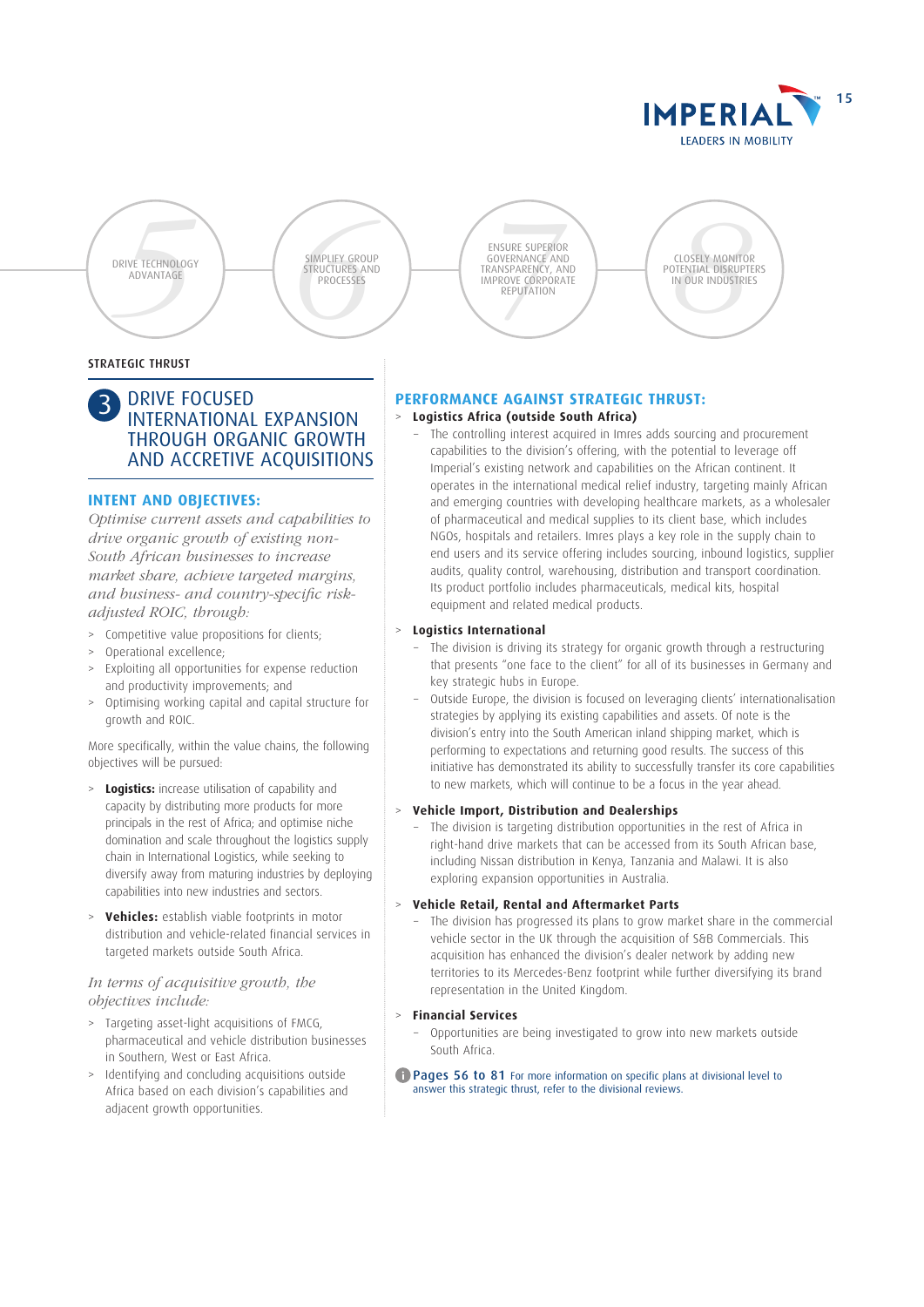#### 16 IMPERIAL HOLDINGS LIMITED Integrated Annual Report for the year ended 30 June 2015

**GROUP OVERVIEW** > OUR STRATEGY

**CONTINUED** 

**EXAMPLE AND REBALL THROUGH FOCUS<br>
HE GROUP PORTF<br>
THROUGH FOCUS<br>
MERGER AND<br>
CQUISITION ACTI** REVIEW AND REBALANCE THE GROUP PORTFOLIO THROUGH FOCUSED MERGER AND<br>ACQUISITION ACTIVITY



DRIVE FOCUSED INTERNATIONAL EXPANSION THROUGH ORGANIC GROWTH



## STRATEGIC THRUST

# **IMPLEMENT** TRANSFORMATIONAL TALENT MANAGEMENT STRUCTURES AND PRACTICES

# **INTENT AND OBJECTIVES:**

*Implement leading-edge talent management processes to drive performance, succession and transformation, specifically focused on the Imperial Executive Forum (the most senior leaders within the group). Specific objectives include:* 

- > Define three- to five-year talent requirements (capabilities, growth, succession);
- Address imminent succession challenges;
- Calibrate internal talent with external stars;
- > Define and invest in targeted leadership development initiatives;
- > Inculcate an executive succession and developmental ethos; and
- > Review compensation structures.

# **PERFORMANCE AGAINST STRATEGIC THRUST:**

It is critical to achieve this thrust as it forms the basis for achieving the group's other strategic thrusts. Three major initiatives are underway to establish a focused platform for leadership development, and assist the divisional CEOs to implement performanceenhancing people management practices. They will also drive a shift from a culture focused on operational and financial performance, particularly over short-term time horizons, to developing increased capability for strategic thinking that sustains long-term value creation.

To be achieved over the next 18 months, these initiatives are:

- > The **Imperial Executive Forum**, which brings together approximately 150 of the group's most senior leaders. It provides a forum for communication on important group issues and drives customised capability and leadership development focused on performance, succession and transformation. A key focus of the initiative includes identifying individual successors and measuring the desired leadership capabilities. To ensure it achieves its objectives, the group will invest an initial R30 million a year in the initiative.
- > A robust **Talent Management Strategy and Framework** is being implemented to identify the talent that meets the group's requirements, and determine metrics to assess the three- to five-year talent pool. The focus of this initiative extends to reviewing our remuneration structures as part of defining the employee value proposition per segment. PwC has been engaged to review the group's reward and recognition philosophy and to align it to world-class practice.
- > A new **HR Architecture** will be implemented to support these initiatives by providing a foundation for effective people practices and processes through:
	- − Ensuring compliance with relevant people-related regulations;
	- − Achieving greater alignment of people management practices across the group;
	- Enabling line managers to make better decisions that will be based on accurate, easily accessible people-related data; and
	- − Empowering employees to manage their own careers across the group.

**T** Page 44 For more information on how this strategic thrust is being addressed, refer to the CEO's report and the Sustainable Development Report online.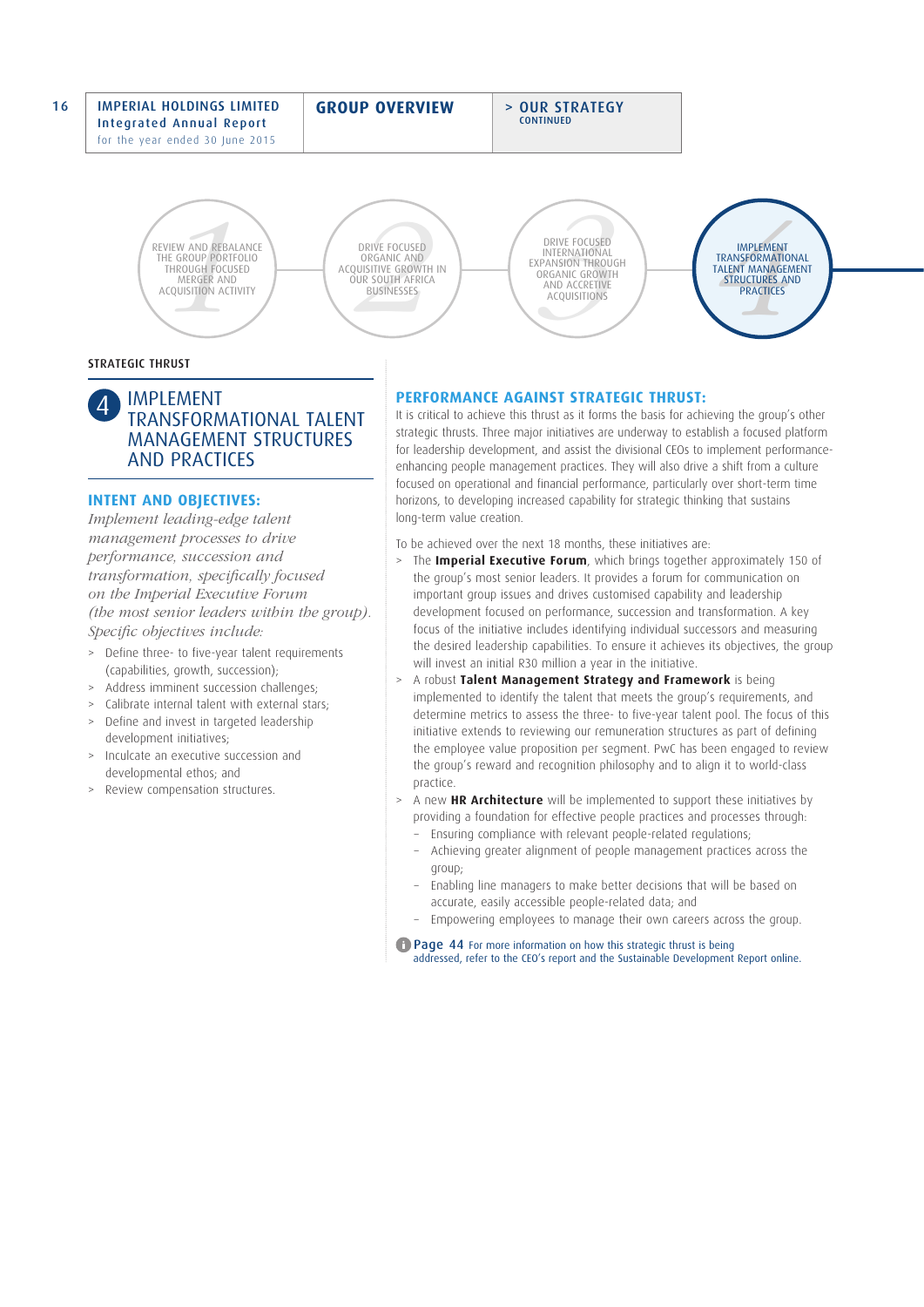





**PROCESSES**<br>
PROCESSES<br>
PROCESSES<br>
PROCESSES<br>
PROCESSES<br>
PROCESSES<br>
PROCESSES<br>
PROCESSES<br>
PROCESSES<br>
PROCESSES<br>
PROCESSES<br>
PROCESSES<br>
PROCESSES<br>
PROCESSES<br>
PROCESSES<br>
PROCESSES ENSURE SUPERIOR GOVERNANCE AND TRANSPARENCY, AND IMPROVE CORPORATE REPUTATION



# **PERFORMANCE AGAINST STRATEGIC THRUST:**

- > The group currently has strategic IT projects being implemented in five key businesses, and will spend approximately R1 billion on technology projects in the 2015 and 2016 financial years.
- > All divisions now have competent CIOs.
- > An annual self-assessment questionnaire detailing the principles and guidelines of expected IT policies, processes and behaviours, which are independently verified by the Imperial IT audit function, has been implemented in all divisions.

A quarterly CIO forum, chaired by the executive of risk management, operates across all divisions to enhance the effectiveness of IT implementation, including risk management and achieving cross-functional synergies.

#### **C** Pages 56 to 81 For more information on specific plans at divisional level to answer this strategic thrust, refer to the divisional reviews.

# **PERFORMANCE AGAINST STRATEGIC THRUST:**

- > The purchase of minority interests and the reduction of legal entities has commenced, together with the rationalisation of businesses into larger operating companies.
- > Logistics International is restructuring its businesses according to its service offerings and implementing a new management structure, as well as enhancing the related corporate management tools and processes.
- > Vehicle Import, Distribution and Dealerships is revising the structure of its constituent businesses.
- > The proposed sale of Regent will reduce the complexity of the group's regulatory compliance requirements.

STRATEGIC THRUST

# 5 DRIVE TECHNOLOGY ADVANTAGE

# **INTENT AND OBJECTIVES:**

*Invest in technology for control, efficiency and differentiation. Establish group oversight, standards and approve divisional implementation, specifically ensuring objective assessment of chief information officer (CIO) capability in all divisions and conducting peer reviews of all technology investments greater than R20 million.* 

STRATEGIC THRUST

# 6 SIMPLIFY GROUP STRUCTURES AND **PROCESSES**

# **INTENT AND OBJECTIVES:**

*Improve productivity and reduce costs by eliminating complexity in organisation structures, reporting lines, legal structures, minorities, boards and accounting.*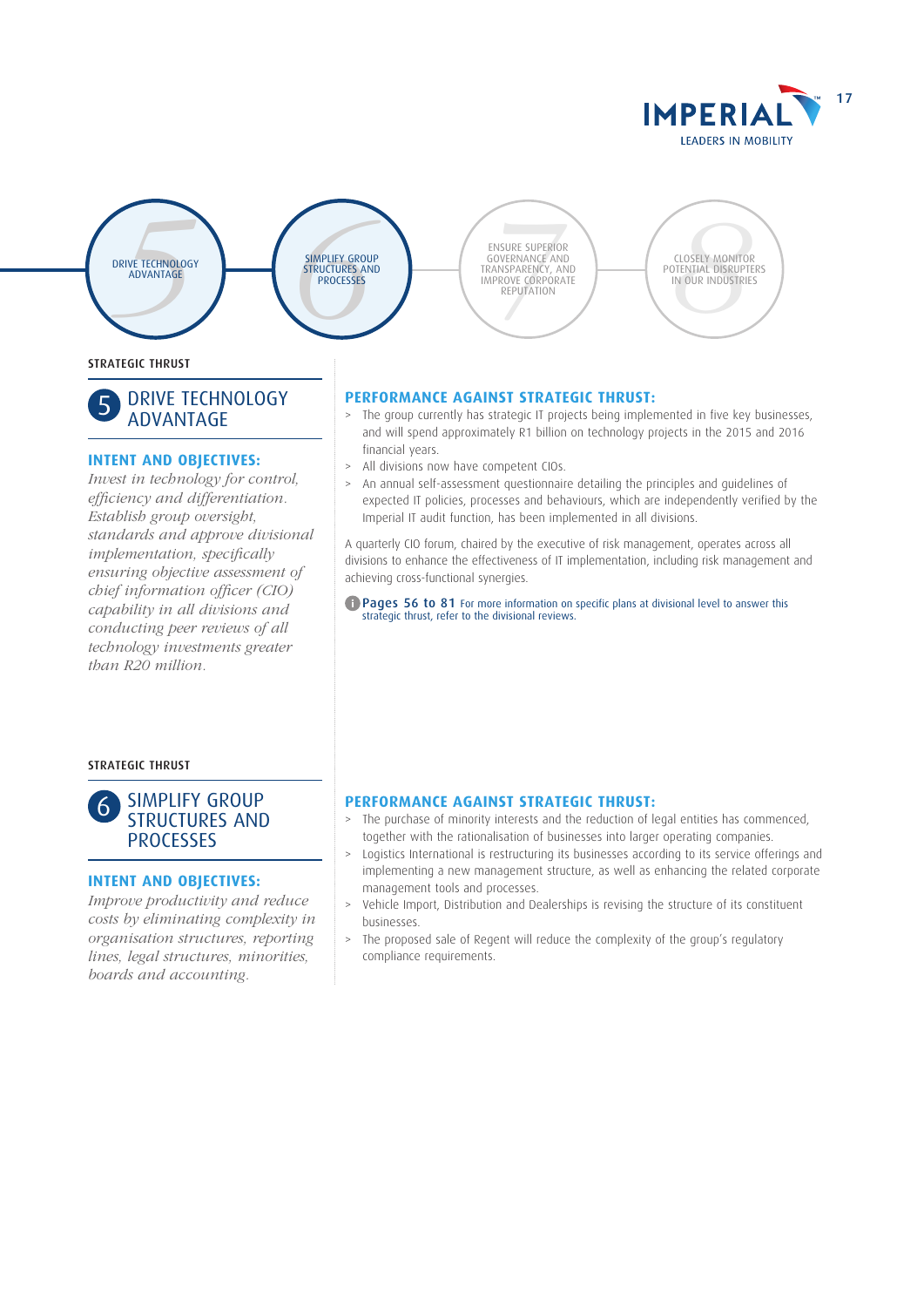#### 18 | IMPERIAL HOLDINGS LIMITED Integrated Annual Report for the year ended 30 June 2015

# **GROUP OVERVIEW** > OUR STRATEGY

**CONTINUED** 

**EXAMPLE AND REBALL THROUGH FOCUS<br>
HE GROUP PORTF<br>
THROUGH FOCUS<br>
MERGER AND<br>
CQUISITION ACTI** REVIEW AND REBALANCE THE GROUP PORTFOLIO THROUGH FOCUSED MERGER AND<br>ACQUISITION ACTIVITY

#### STRATEGIC THRUST

7 ENSURE SUPERIOR GOVERNANCE, TRANSPARENCY AND IMPROVE CORPORATE REPUTATION

# **INTENT AND OBJECTIVES:**

*Practice superior governance, transparency, disclosure and communication to ensure credibility among all stakeholders.* 

The following key management structures, systems, and governance processes are being reviewed to ensure effectiveness:

- > Levels of authority;
- > Risk structures and processes;
- Social, ethics and sustainability structures and processes;
- > Stakeholder mapping and analysis;
- > The group's Guiding Principles;
- > Corporate social investment initiatives;
- > Industry memberships and supported organisations; and
- > All group advertising.

#### **D** Page 41

For more information on how this strategic thrust is being answered refer to the chairman's report.

**D** Page 45 For more information on how this strategic thrust is being answered refer to the CEO's report.

**Page 56 to 81** For the divisional reviews.

**For more information refer to the Sustainable** Development Report online.

EVIEW AND REBALANCE<br>
THE GROUP PORTFOLIO ORGANIC AND ORGANIC AND CONSED<br>
THEOLOGISTION ACTIVITY<br>
ACQUISITION ACTIVITY<br>
ACQUISITION ACTIVITY<br>
ACQUISITION ACTIVITY<br>
ACQUISITION ACTIVITY<br>
PRACTICES DRIVE FOCUSED<br>
ORGANIC AND<br>
UNISITIVE GROWTH IN<br>
BUSINESSES<br>
EXPANSION THROUT AFRICA<br>
BUSINESSES<br>
AND ACCRETIVE<br>
ACQUISITIONS DRIVE FOCUSED ORGANIC AND ACQUISITIVE GROWTH IN OUR SOUTH AFRICA **BUSINESSES** 

STRUCTURES AND ACCRETIVE CONTRACT ACQUISITIONS DRIVE FOCUSED INTERNATIONAL EXPANSION THROUGH ORGANIC GROWTH

IMPLEMENT TRANSFORMATIONAL TALENT MANAGEMENT

# **PERFORMANCE AGAINST STRATEGIC THRUST:**

- > We are currently undertaking a detailed stakeholder survey, to understand the perceptions of key stakeholders and identify potential areas of risk in our relationships with them. We anticipate that this analysis will enable us to sharpen our approach to stakeholder engagement at all levels. further enhancing our ability to make a positive impact on society through our business activities.
- > As part of its commitment to enhance its reputation as an active corporate citizen, the group continues to focus on education, road safety, healthcare and reducing its environmental impact.
	- **Education of employees' dependants,** through the Next Generation Scholarships programme which was established in 2015. The programme awards scholarships for the second year of tertiary study onwards, to the children of employees with at least five years' service and whose total compensation is less than R600 000 a year. The awards made in 2015 will enable 57 students to fund their degrees, subject to them passing all subsequent years of required study.
	- − **Education, through the Imperial and Ukhamba Community Development Trust**, which supports learning by providing libraries and training assistant librarians to achieve the improvement of literacy and numeracy outcomes at underprivileged Gauteng schools. At the end of 2015, 16 Imperial and Ukhamba libraries had been established with a further 10 planned for the next two years, with a staff complement of about 90. The initiative touches the lives of some 20 000 learners.
	- − **Road safety, through national road safety initiatives**, undertaken in partnership with national and provincial government. By the end of June 2015, scholar patrol programmes had been implemented in 660 schools nationwide, reaching over a quarter of a million learners, and more than 5 013 car seats had been collected in partnership with Wheel Well and redistributed to needy families. Through the I-Pledge campaign, over 584 900 South Africans have pledged their commitment to follow road safety rules in South Africa. The group spent approximately R3,6 million on these initiatives in 2015.
	- **Healthcare provision through the Unjani Clinics**, operated by the Africa Logistics business. The clinics provide affordable primary healthcare services to over 32 000 patients annually through a low-cost, sustainable model which creates community employment and empowers owner-operators based in communities. During the financial year, ten clinics were opened bringing the total to 16 and resulting in the creation of an additional 23 jobs. During 2015, R15 million was invested in Unjani, and similar funding has been committed for the 2016 and 2017 financial years.
	- Reducing the group's fuel consumption, to around 257 million litres of road fuel over a distance of over 747 million kilometres, a decrease of 1% on the previous year. In 2015 the group recorded a 2% increase in emissions from 2014, with 82% of our Scope 1 emissions resulting from fuel usage and 18% from Scope 2 emissions.
	- − **Numerous ongoing initiatives are focused on reducing environmental impact** in electricity and water consumption and waste management at divisional level. Due to the scale of our business and the numerous facilities we manage, this is an important way of ensuring that we reduce our collective impact on the environment. During the year, the group's businesses reduced electricity costs by 2% to under R334 million.
	- − **Community-based environmental projects**, focused mainly on waste management.